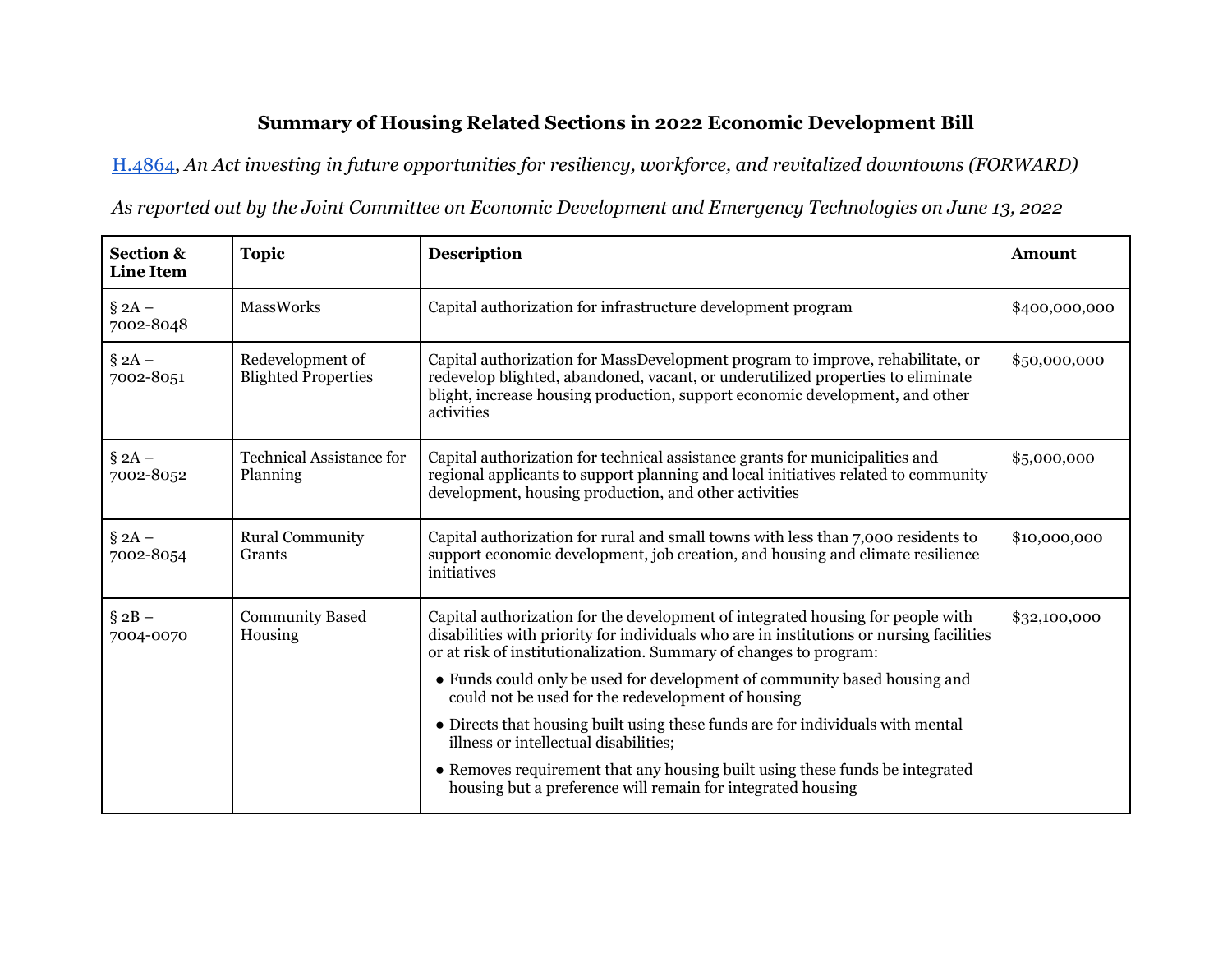| <b>Section &amp;</b><br><b>Line Item</b> | <b>Topic</b>                                                           | Description                                                                                                                                                                                                                                                                                                                                                                                                                                                                                                                               | <b>Amount</b> |
|------------------------------------------|------------------------------------------------------------------------|-------------------------------------------------------------------------------------------------------------------------------------------------------------------------------------------------------------------------------------------------------------------------------------------------------------------------------------------------------------------------------------------------------------------------------------------------------------------------------------------------------------------------------------------|---------------|
|                                          |                                                                        | • Allows DHCD, Department of Mental Health (DMH), and CEDAC to identify<br>resources and guidelines for CBH grants to promote private housing<br>development to provide for independent integrated living opportunities, to<br>write down building and operating costs and to serve households at or below<br>15% of area median income (AMI) for the benefit of DMH clients<br>• Creates \$5 million pilot program of CBH or supportive housing loans to serve<br>mentally ill homeless individuals in the current or former care of DMH |               |
| $\S 2B -$<br>7004-0073                   | <b>Housing Stabilization</b><br>Fund                                   | Capital authorization for the acquisition, preservation, and rehabilitation of<br>affordable housing, including foreclosed and distressed properties                                                                                                                                                                                                                                                                                                                                                                                      | \$73,100,000  |
| $§ 2B -$<br>7004-0075                    | <b>Public Housing</b><br>Redevelopment<br><b>Demonstration Program</b> | Capital authorization for demonstration program that allows public housing<br>authorities to use innovative public housing finance tools to leverage new funds<br>and partners to rehabilitate public housing and reduce ongoing capital costs                                                                                                                                                                                                                                                                                            | \$19,300,000  |
| $§ 2B -$<br>7004-0076                    | <b>Housing Innovations</b><br>Fund                                     | Capital authorization to support the production of innovative and alternative<br>forms of rental housing, including single person occupancy units, transitional and<br>permanent housing for the unhoused, shelters for survivors of domestic violence,<br>supportive housing, and housing for substance abuse recovery                                                                                                                                                                                                                   | \$29,500,000  |
| $§ 2B -$<br>7004-0079                    | Housing at Transit<br><b>Nodes</b>                                     | Capital authorization for program that supports the creation of smart growth,<br>affordable housing near public transportation                                                                                                                                                                                                                                                                                                                                                                                                            | \$11,700,000  |
| $§ 2B -$<br>7004-0081                    | <b>Public Housing</b>                                                  | Capital authorization to help rehabilitate our state public housing stock. It allows<br>local housing authorities to plan for capital improvements, renovations,<br>abatement of hazardous materials, or to remodel homes for persons with<br>disabilities.                                                                                                                                                                                                                                                                               | \$95,200,000  |
| $\S 2B -$<br>7004-0084                   | <b>Climate Resilient</b><br>Housing                                    | Capital authorization for program to support production and preservation of<br>sustainable and climate resilient affordable multifamily housing                                                                                                                                                                                                                                                                                                                                                                                           | \$1,000,000   |
| $\S 2B -$                                | 40R Smart Growth Trust                                                 | Capital authorization for the Chapter 40R smart growth trust fund                                                                                                                                                                                                                                                                                                                                                                                                                                                                         | \$6,900,000   |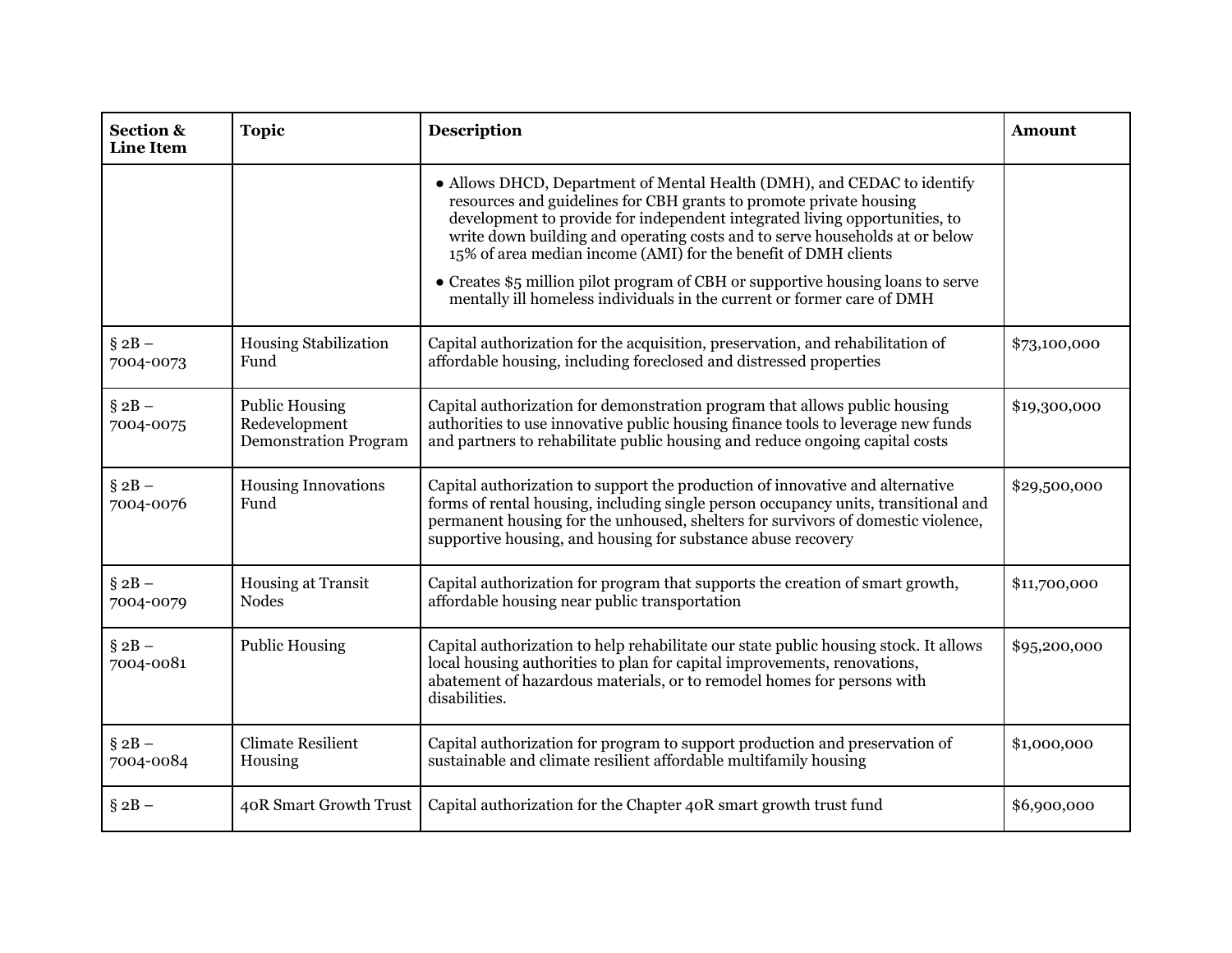| <b>Section &amp;</b><br><b>Line Item</b> | <b>Topic</b>                                                | <b>Description</b>                                                                                                                                                                                                    | <b>Amount</b> |
|------------------------------------------|-------------------------------------------------------------|-----------------------------------------------------------------------------------------------------------------------------------------------------------------------------------------------------------------------|---------------|
| 7004-8026                                | Fund                                                        |                                                                                                                                                                                                                       |               |
| $§$ § 12-26                              | <b>Brownfields</b><br>Redevelopment Fund<br>Program Changes | • Removes definition of "economically distressed areas" to allow grants to be<br>made to projects not tied to the Massachusetts Oil and Hazardous Material<br>Release Prevention and Response Act                     |               |
|                                          |                                                             | • Adjusts definition of "priority projects" to allow eligibility for projects that will<br>receive substantial funds from the municipality even if those financial funds<br>have not yet been received by the project |               |
|                                          |                                                             | • Increases maximum award from \$500,000 to \$750,000 for projects to conduct<br>environmental cleanup                                                                                                                |               |
|                                          |                                                             | • Increases maximum award from \$100,000 to \$250,000 for projects to conduct<br>environmental site assessments                                                                                                       |               |
|                                          |                                                             | • Allows the grant applicant's required 20% contribution to the project to be not<br>only cash support but also in-kind services or other non-cash contribution                                                       |               |
|                                          |                                                             | • Expands list of entities eligible for grants to add non-profit entities in<br>connection with a project that has demonstrable public benefit                                                                        |               |
|                                          |                                                             | • Adds a preference for awards to be made to projects within 1 mile of an<br>environmental justice population                                                                                                         |               |
| §§ 33-81                                 | 40R Changes                                                 | Removes starter home zoning districts from Chapter 40R                                                                                                                                                                |               |
| § 83                                     | <b>Starter Home Zoning</b><br>Districts - Ch. 40Y           | Creates Chapter 40Y for Starter Home Zoning Districts ("Districts"). Summary of<br>changes to districts, as compared with 40R:                                                                                        |               |
|                                          |                                                             | • Districts no longer need to be in eligible locations as defined by 40R. Districts<br>can be anywhere in a municipality and do not need to be tied to a smart growth<br>location                                     |               |
|                                          |                                                             | • Districts no longer needs to be at least 3 contiguous acres                                                                                                                                                         |               |
|                                          |                                                             | • Districts will still be eligible for zoning incentive payments and \$3,000<br>production bonus payments for each home built from the 40R Smart Growth<br>Trust Fund                                                 |               |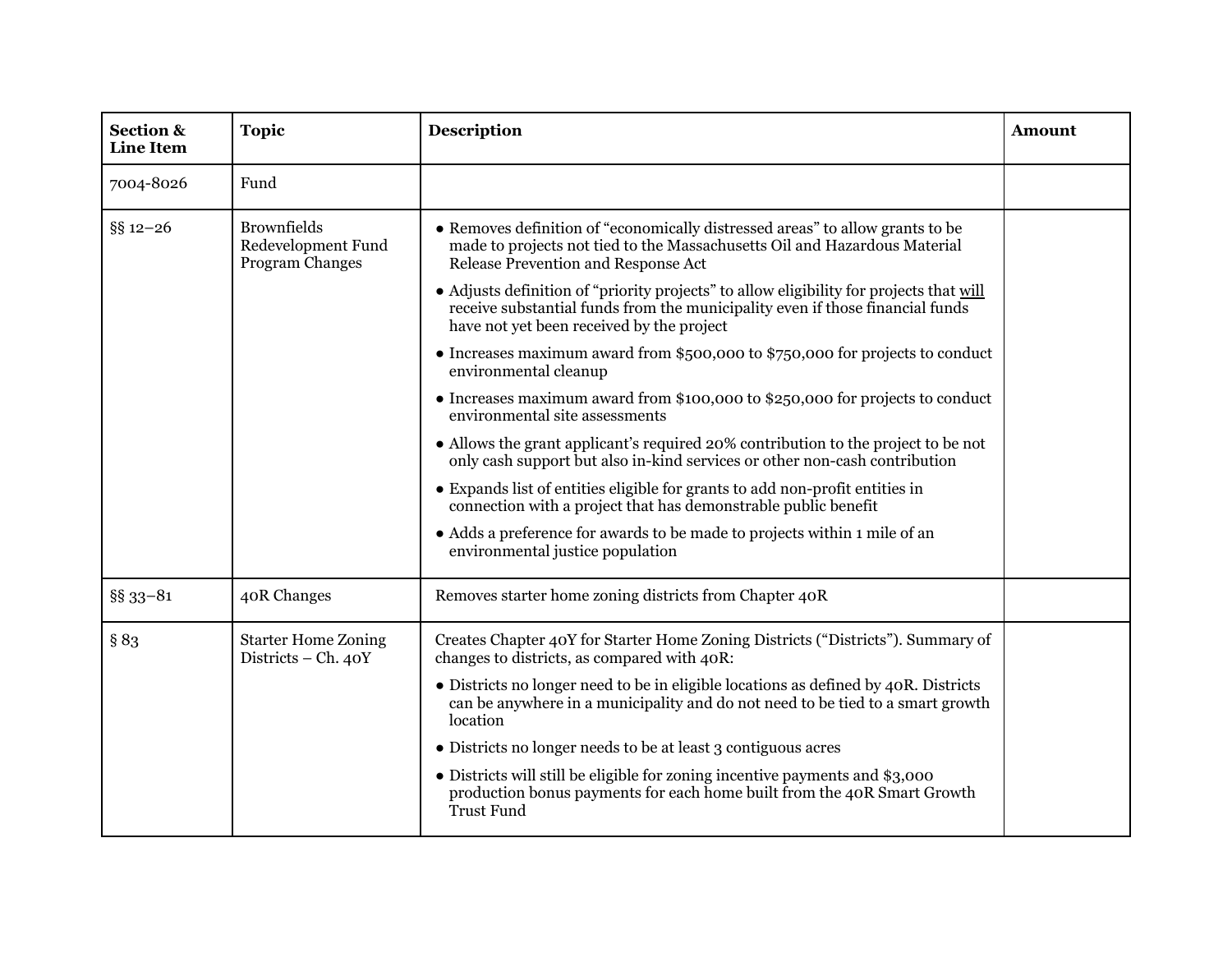| <b>Section &amp;</b><br><b>Line Item</b> | <b>Topic</b>                                              | <b>Description</b>                                                                                                                                                                                                                                                                                                                                             | <b>Amount</b> |
|------------------------------------------|-----------------------------------------------------------|----------------------------------------------------------------------------------------------------------------------------------------------------------------------------------------------------------------------------------------------------------------------------------------------------------------------------------------------------------------|---------------|
|                                          |                                                           | • DHCD may revoke approval of district and any incentive payment if no<br>building permit is issued for any starter homes in the district within 5 years.<br>This is an increase from the 3 year time period 40R currently allows                                                                                                                              |               |
|                                          |                                                           | • Districts will not be eligible for 40S payments for any increased school costs                                                                                                                                                                                                                                                                               |               |
|                                          |                                                           | • Districts may be enacted by a simple majority vote                                                                                                                                                                                                                                                                                                           |               |
|                                          |                                                           | • At least 50% of starter homes in a district must contain 3+ bedrooms and<br>districts may not impose any age or other occupancy restrictions                                                                                                                                                                                                                 |               |
|                                          |                                                           | • For any proposed development of 12+ starter homes, at least 10% of starter<br>homes must be affordable for households at or below 110% AMI. 40R currently<br>requires that at least 20% of units be affordable to those at 80% AMI, with the<br>option for municipalities to exempt projects with 12 or fewer units from these<br>affordability requirements |               |
| §§ 86-88,<br>$94 - 96$                   | <b>Brownfields Tax Credit</b><br>Extension                | Extends the Brownfields Tax Credit program through 2028                                                                                                                                                                                                                                                                                                        |               |
| §§ 82, 89-92,<br>$97 - 99$               | <b>Housing Development</b><br>Incentive Program<br>(HDIP) | • Raises HDIP project cap to \$3,000,000<br>• Raises the cap on HDIP from \$10 million to \$57 million for 1 year and then sets<br>it at \$30 million annually after that                                                                                                                                                                                      |               |
| §105                                     | Receivership Statute                                      | Reforms the current receivership statute to allow the sale of properties put into<br>receivership to a nonprofit entity if that nonprofit agrees to rehabilitate the<br>property for affordable sale to a first time home buyer whose income is not more<br>than 120% AMI                                                                                      |               |
| §106                                     | <b>Public Housing Reforms</b><br>- Capital Funds          | Adds definition of "capital funds" to the public housing statute, ch. 121B                                                                                                                                                                                                                                                                                     |               |
| §107                                     | <b>Public Housing Reforms</b><br>- Replacement Unit       | Adds definition of "replacement unit" to ch. 121B to describe the former public<br>housing units that will be the affordable housing units at the rehabilitated<br>development.                                                                                                                                                                                |               |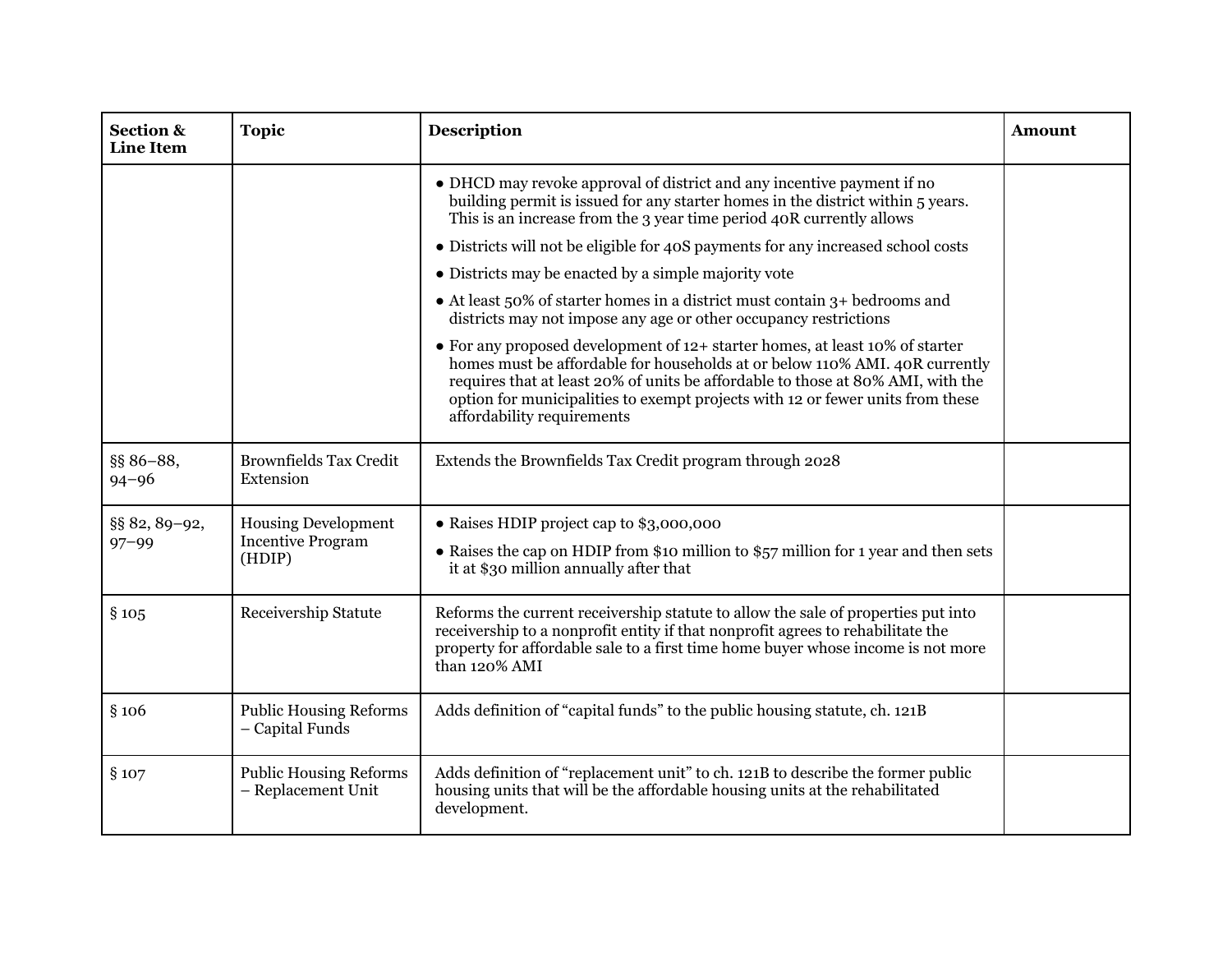| <b>Section &amp;</b><br><b>Line Item</b> | <b>Topic</b>                                                          | <b>Description</b>                                                                                                                                                                                                                                                                                                                                                          | Amount |
|------------------------------------------|-----------------------------------------------------------------------|-----------------------------------------------------------------------------------------------------------------------------------------------------------------------------------------------------------------------------------------------------------------------------------------------------------------------------------------------------------------------------|--------|
| §108                                     | <b>Public Housing Reforms</b><br>- Borrowing Against<br>Capital Funds | Allows LHAs to borrow against their capital funds in order to leverage more<br>resources for rehabilitation projects                                                                                                                                                                                                                                                        |        |
| §109                                     | <b>Public Housing Reforms</b><br>- Technical Amendment                | Technical amendment to ch. 121B that clarifies that an LHA's power to undertake<br>the disposition of property includes a disposition by a means other than sale (e.g.,<br>long-term lease).                                                                                                                                                                                |        |
| §110                                     | <b>Public Housing Reforms</b>                                         | Revises the findings that DHCD must make to approve a sale or disposition of a<br>public housing project to create greater opportunity for redevelopment of existing<br>public housing, while adding a requirement for one-for-one replacement                                                                                                                              |        |
| $§$ 111                                  | <b>Public Housing Reforms</b>                                         | Requires, as a condition of sale or disposition of an existing housing project, that<br>the redevelopment partner enter into a binding land use restriction, requiring<br>compliance with public housing restrictions with respect to replacement units in<br>perpetuity, except in limited circumstances for projects utilizing federal low<br>income housing tax credits. |        |
| § 112                                    | <b>Public Housing Reforms</b><br>- Technical Amendment                | Technical amendment to ch.121B                                                                                                                                                                                                                                                                                                                                              |        |
| $§$ 113                                  | <b>Public Housing Reforms</b><br>- Technical Amendment                | Technical change to ch. 121B to address powers of a housing authority when it is<br>not financially feasible to maintain units to a reasonable program standard for<br>occupancy even if the units have not yet fallen below that standard.                                                                                                                                 |        |
| §114                                     | <b>Public Housing Reforms</b><br>- Technical Amendment                | Technical correction to make clear that section 26(p) applies to certain types of<br>dispositions as well as demolition.                                                                                                                                                                                                                                                    |        |
| $§$ 115                                  | <b>Public Housing Reforms</b><br>- Vacancy Requirement                | Changes the requirement that a unit must be determined to be vacant as of<br>November 1, 2012, in order for a housing authority to seek DHCD approval to<br>dispose of or demolish the unit to a requirement that the unit be vacant for a two<br>year period before disposition or demolition.                                                                             |        |